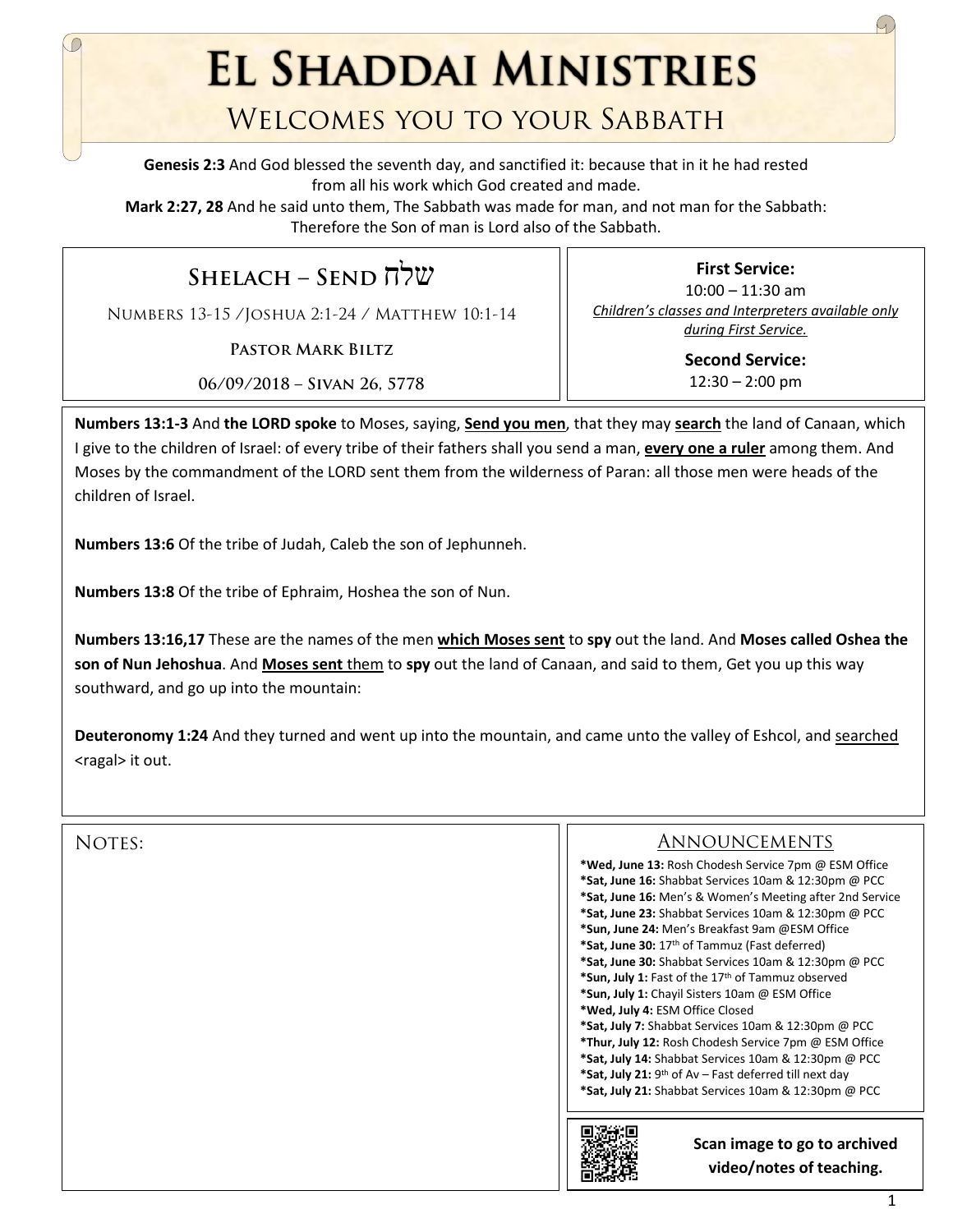**Deuteronomy 1:20-23** And I said to you, You are come to the mountain of the Amorites, which the LORD our God does give to us. Behold, the LORD your God has set the land before you: go up and possess it, as the LORD God of your fathers has said to you; fear not, neither be discouraged. And you came near to me every one of you, and said, **We will send men before us,** and they shall **search** us out the land, and bring us word again by what way we must go up, and into what cities we shall come. And the saying pleased me well: and I took twelve men of you, one of a tribe:

**Joshua 2:9-11** And she said to the men, I know that the LORD has given you the land, and that your terror is fallen on us, and that all the inhabitants of the land faint because of you. For we have heard how the LORD dried up the water of the Red sea for you, when you came out of Egypt; and what you did to the two kings of the Amorites, that were on the other side Jordan, Sihon and Og, whom you utterly destroyed. And as soon as we had heard these things, our hearts did melt, neither did there remain any more courage in any man, because of you: for the LORD your God, he is God in heaven above, **and** in earth beneath.

**Joshua 2:23,24** So the two men returned, and descended from the mountain, and passed over, and came to Joshua the son of Nun, and told him all things that befell them: And they said to Joshua, Truly the LORD has delivered into our hands all the land; for even all the inhabitants of the country do faint because of us.

**Numbers 13:22-24** And they ascended by the south, and came **to Hebron**; where Ahiman, Sheshai, and Talmai, the children of Anak, were. (Now Hebron was built seven years before Zoan in Egypt.) And they came to the brook of Eshcol, and cut down from there a branch with one cluster of grapes, and they bore it between two on a staff; and they brought of the pomegranates, and of the figs. The place was called the brook Eshcol, because of the cluster of grapes which the children of Israel cut down from there.

**Numbers 13:28,29** Nevertheless the people be strong that dwell in the land, and the cities are walled, and very great: and moreover **we saw** the children of Anak there. The Amalekites dwell in the land of the south: and the Hittites, and the Jebusites, and the Amorites, dwell in the mountains: and the Canaanites dwell by the sea, and by the coast of Jordan.

**Numbers 13:30,31** And Caleb stilled the people before Moses, and said, Let us go up at once, and possess it; for we are well able to overcome it. But the men that went up with him said, We be not able to go up against the people; for they are stronger **than we.**

*ממנו* me.**men.**noo stronger than Him!

**Numbers 13:32,33** And they brought up an evil report of the land which they had searched to the children of Israel, saying, The land, through which we have gone to search it, is a land that **eats up the inhabitants** thereof; and all the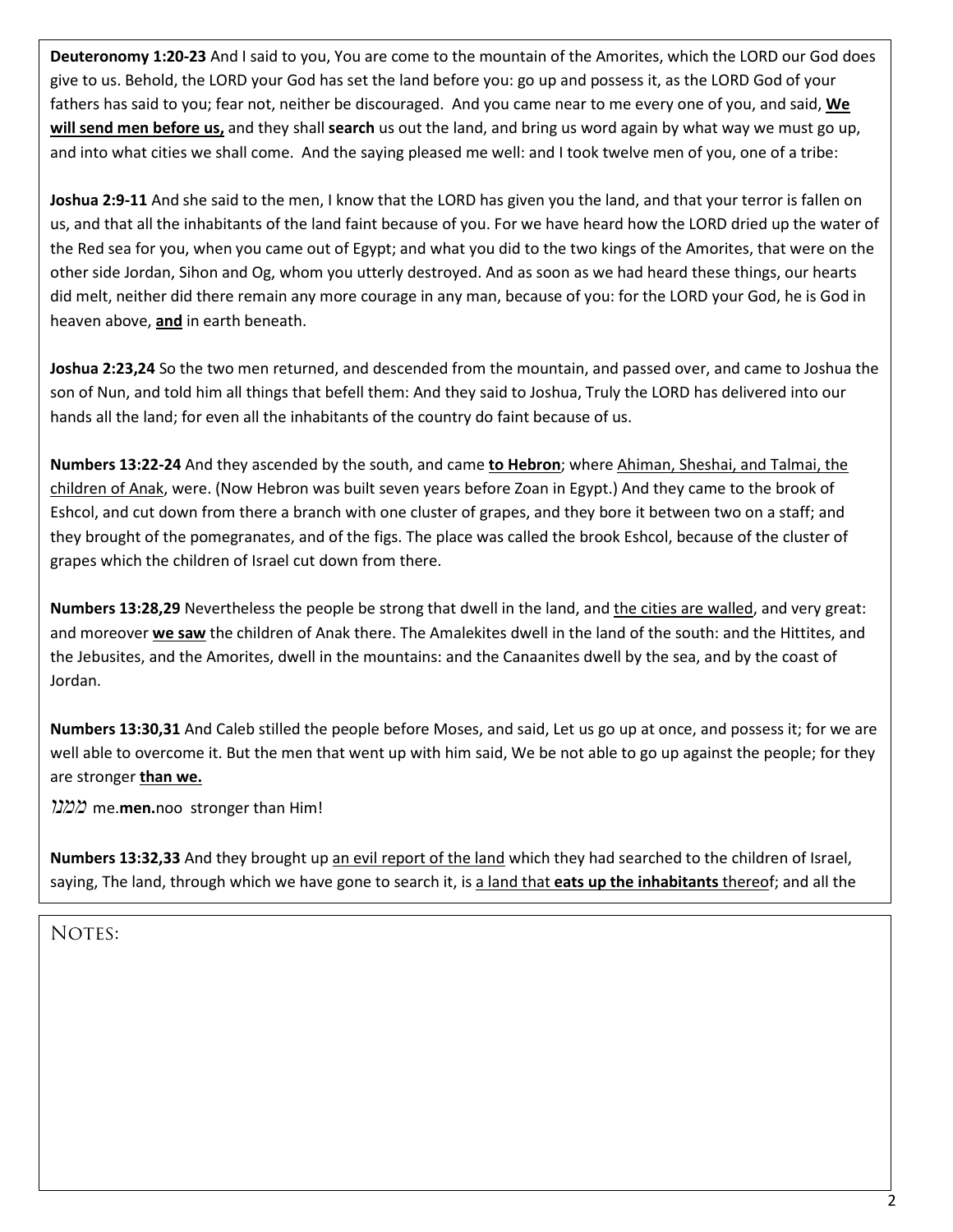people that we saw in it are men of a great stature. And there we saw the giants, the sons of Anak, which come of the giants: and we were **in our own sight** as grasshoppers, and so we were in **their sight**.

**Numbers 13:17-20** And Moses sent them to spy out the land of Canaan, and said to them, Get you up this way southward, and go up into the mountain: And see the land, what it is, and the people that dwells therein, whether they be strong or weak, few or many; And what the land is that they dwell in, whether it be good or bad; and what cities they be that they dwell in, whether in tents, or in strong holds; And what the land is, whether it be fat or lean, whether there be wood therein, or not. And be you of good courage, and bring of the fruit of the land. Now the time was the time of the first ripe grapes.

**Ezekiel 20:5-8** And say to them, Thus said the Lord GOD; In the day when I chose Israel, and lifted up my hand to the seed of the house of Jacob, and made myself known to them in the land of Egypt, when I lifted up my hand to them, saying, I am the LORD your God; In the day that I lifted up my hand to them, to bring them forth of the land of Egypt into a land that **I had espied for them,** flowing with milk and honey, which is the glory of all lands: Then said I to them, Cast you away every man the abominations of his eyes, and defile not yourselves with the idols of Egypt: I am the LORD your God. But they rebelled against me, and would not **listen to me**: they did not every man cast away the abominations of their eyes, neither did they forsake the idols of Egypt:

**Ezekiel 20:1-3** And it came to pass in the seventh year, **in the fifth month**, the **tenth day of the month**, that certain of the elders of Israel came to inquire of the LORD, and sat before me. Then came the word of the LORD to me, saying, Son of man, speak to the elders of Israel, and say to them, Thus said the Lord GOD; Are you come to inquire of me? As I live, said the Lord GOD, I will not be inquired of by you.

**Ezekiel 20:9-11 But I worked for my name's sake**, that it should not be polluted before the heathen, among whom they were, in whose sight I made myself known to them, in bringing them forth out of the land of Egypt. Why I caused them to go forth out of the land of Egypt, and brought them into the wilderness. And **I gave them my statutes, and showed them my judgments, which if a man do, he shall even live in them.**

**Ezekiel 20:12,13** Moreover also I gave them **my sabbaths, to be a sign between me and them, that they might know that I am the LORD that sanctify them**. But the house of Israel rebelled against me in the wilderness: they walked not in my statutes, and they despised my judgments, **which if a man do, he shall even live** in them; and **my sabbaths they greatly polluted**: then I said, I would pour out my fury on them in the wilderness, to consume them.

**Ezekiel 20:14-17 But I worked for my name's sake**, that it should not be polluted before the heathen, in whose sight I brought them out. Yet also **I lifted up my hand** to them in the wilderness, that I would not bring them into the land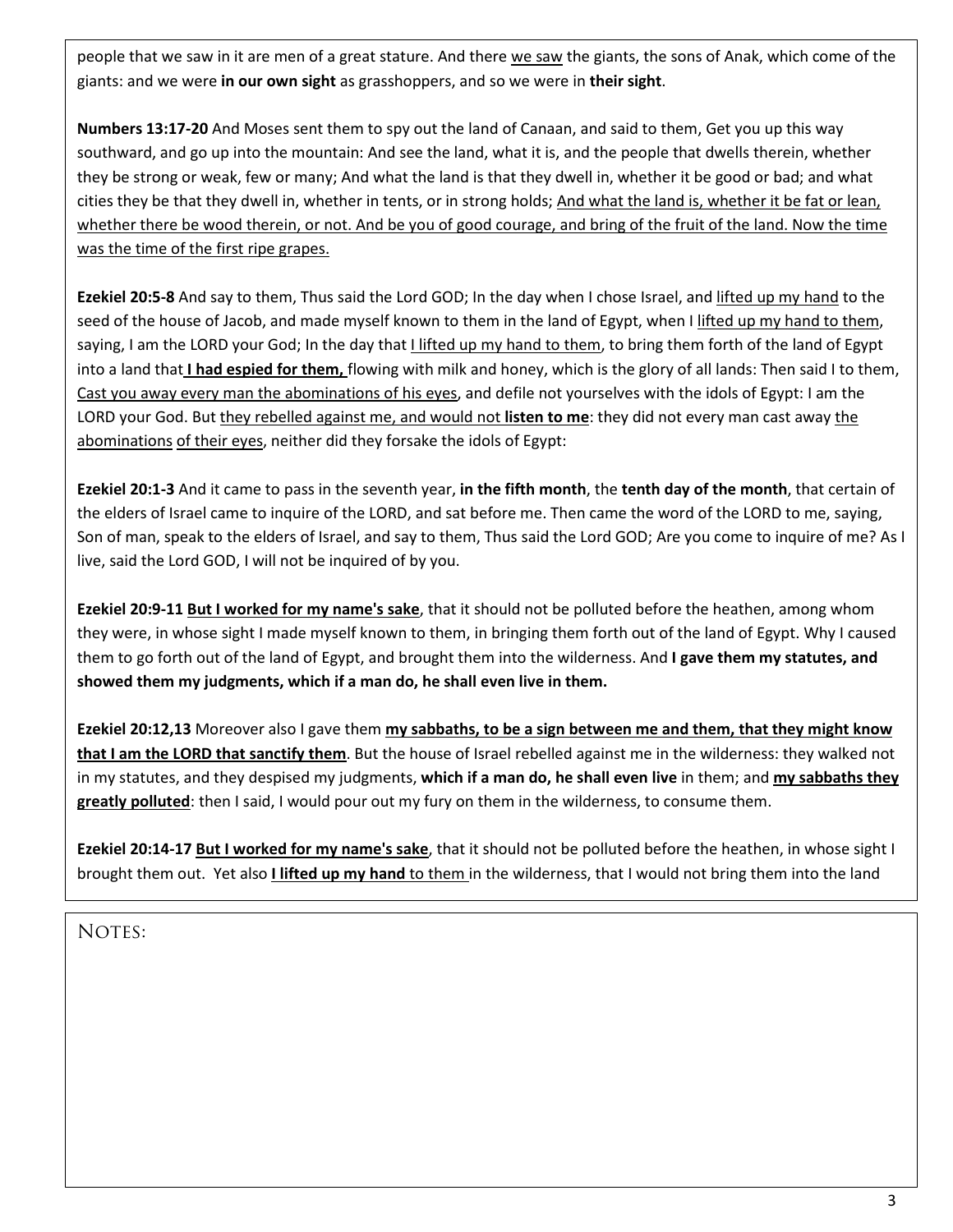which I had given them, flowing with milk and honey, which is the glory of all lands; Because they despised my judgments, and walked not in my statutes, but polluted my sabbaths: for their heart went after their idols. Nevertheless my eye spared them from destroying them, neither did I make an end of them in the wilderness.

**Ezekiel 20:18-21** But I said to their children in the wilderness, Walk you not in the statutes of your fathers, neither observe their judgments, nor defile yourselves with their idols: I am the LORD your God; walk in my statutes, and keep my judgments, and do them; And **hallow my sabbaths; and they shall be a sign between me and you, that you may know that I am the LORD your God.** Notwithstanding the children rebelled against me: they walked not in my statutes, neither kept my judgments to do them, which if a man do, **he shall even live in them**; **they polluted my sabbaths**: then I said, I would pour out my fury on them, to accomplish my anger against them in the wilderness.

**Ezekiel 20:22-24** Nevertheless I withdrew my hand, and **worked for my name's sake**, that it should not be polluted in the sight of the heathen, in whose sight I brought them forth. **I lifted up my hand** to them also in the wilderness, that I would scatter them among the heathen, and disperse them through the countries; Because they had not executed my judgments, but had despised my statutes, and had polluted **my sabbaths**, and their eyes were after their fathers' idols.

**Ezekiel 20:28,29** For when I had brought them into the land, for the which **I lifted up my hand to give it to them,** then they saw every high hill, and all the thick trees, and they offered there their sacrifices, and there they presented the provocation of their offering: there also they made their sweet smell, and poured out there their drink offerings. Then I said to them, What is the high place whereunto you go? And the name whereof is called Bamah to this day.

**Numbers 14:1-4** And all the congregation lifted up their voice, and cried; and the people wept that night. And all the children of Israel murmured against Moses and against Aaron: and the whole congregation said to them, Would God that we had died in the land of Egypt! or would God we had died in this wilderness! And why has the LORD brought us to this land, to fall by the sword, that our wives and our children should be a prey? were it not better for us to return into Egypt? And they said one to another, Let us make a captain, and let us return into Egypt.

**Deuteronomy 11:7-9** But your eyes have seen all the great acts of the LORD which he did. Therefore shall you keep all the commandments which I command you this day, that you may be strong, and go in and possess the land, where you go to possess it; And that you may prolong your days in the land, which the LORD swore to your fathers to give to them and to their seed, a land that flows with milk and honey.

**Numbers 14:6-9** And Joshua the son of Nun, and Caleb the son of Jephunneh, which were of them that searched the land, rent their clothes: And they spoke to all the company of the children of Israel, saying, The land, which we passed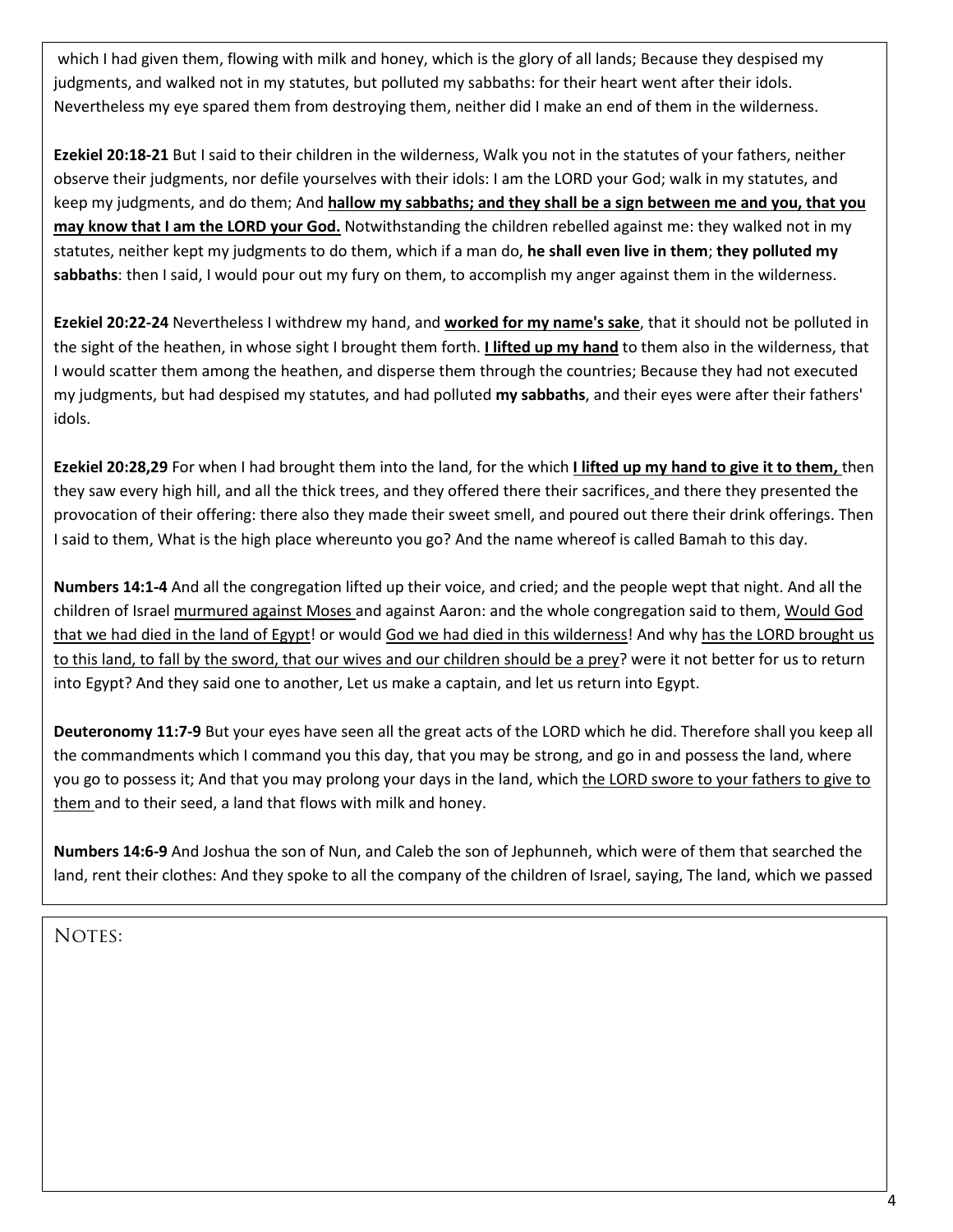through to search it, is an exceeding good land. If the LORD delight in us, then he will bring us into this land, and give it us; a land which flows with milk and honey. Only rebel not you against the LORD, neither fear you the people of the land; for they are bread for us: their defense is departed from them, and the LORD is with us: fear them not.

**Numbers 14:11,12** And the LORD said to Moses, How long will this people provoke me? and how long will it be ere they believe me, for all the signs which I have showed among them? I will smite them with the pestilence, and disinherit them, and will make of you a greater nation and mightier than they.

**Matthew 25:24-27** "He also who had received the one talent came and said, 'Lord, I knew you that you are a hard man, reaping where you did not sow, and gathering where you did not scatter. I was afraid, and went away and hid your talent in the earth. Behold, you have what is yours.' "But his lord answered him, 'You wicked and slothful servant. You knew that I reap where I didn't sow, and gather where I didn't scatter. You ought therefore to have deposited my money with the bankers, and at my coming I should have received back my own with interest.

**Numbers 14:15-19** Now if you shall kill all this people as one man, then the nations which have heard the fame of you will speak, saying, Because the LORD was not able to bring this people into the land which he swore to them, therefore he has slain them in the wilderness. And now, I beseech you, let the power of my LORD be **great**, according as you have spoken, saying, The LORD is long-suffering, and of great mercy, forgiving iniquity and transgression, and by no means clearing the guilty, visiting the iniquity of the fathers on the children to the third and fourth generation. Pardon, I beseech you, the iniquity of this people according to the greatness of your mercy, and as you have forgiven this people, from Egypt even until now.

**Numbers 14:22** Because all those men which have seen my glory, and my miracles, which I did in Egypt and in the wilderness, and have tempted me now these **ten times**, and have not listened to my voice;

**1. Exodus 14:11,12 At the Red Sea.** They blamed Moses for taking them from Egypt. They said that they would rather serve in Egypt than to die in the wilderness. Unbelief in the promises of God.

**2. Exodus 15:23,24 At Marah.** They had been without water 3 days and then found the waters of Marah bitter. They murmured.

**3. Exodus 16:2 Wilderness of Sin.** They were hungry and remembered all the good things they had to eat in Egypt. They forgot the slavery and work. It was always easy for them to find something to murmur about. In the first 12 verses of this chapter the word murmur occurs 8 times.

**4. Exodus 16:20 Manna.** Some disobeyed and tried to keep it till the next day. It bred worms and stank. But that which was kept for the Sabbath was good.

**5. Exodus 16:27 Manna.** Some went out to gather it on the seventh day. There was none. They were disobeying the law of the Sabbath.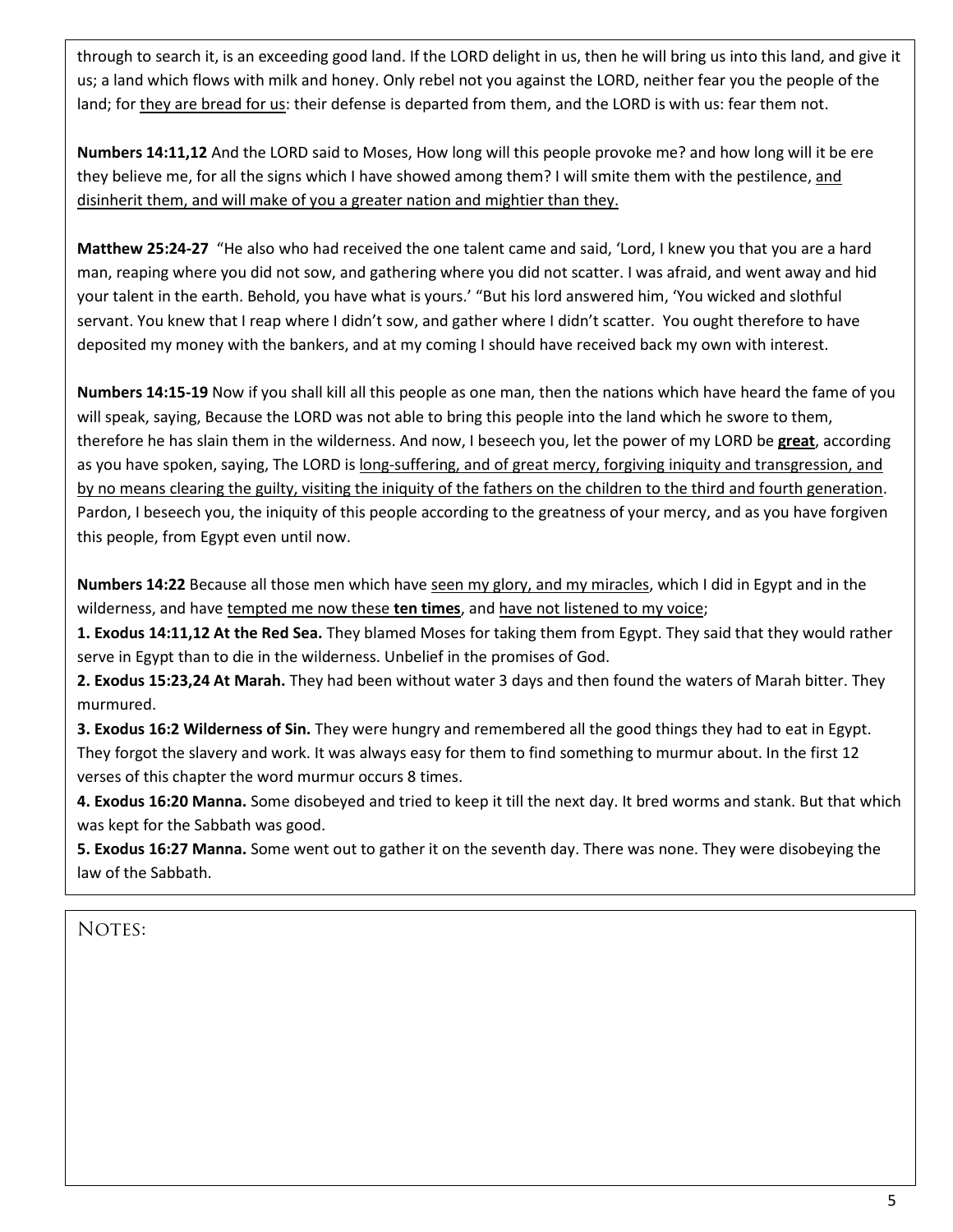**6. Exodus 17:1-3 At Rephidim.** There was no water. They demanded that Moses give them water and he was afraid that they were about ready to stone him. They tempted the Lord saying, "**Is the Lord among us or not?**" The rock smitten and water comes forth.

**7. Exodus 32 The golden calf at Horeb.** They admit that God brought them out of Egypt, but they must have a likeness of God, something they can see and worship.

**8. Numbers 11:1 At Taberah.** The people began to complain. Fire broke out in the camp and consumed many of them. This was the fire of the Lord.

**9. Numbers 11:4 At Kibroth Hattaavah.** Murmuring infected the people and they were reminded of the fish, cucumbers, melons, leeks, onions and garlick they had eaten in Egypt. The Lord sent them quails and they ate of them and got sick so that it came out of their noses. It was a great plague for them and many died there.

**10. Numbers 14:2 At Kadesh.** The spies and their report make the people rebel. They voted to make a new leader or captain and return to Egypt.

**Numbers 14:26-29** And the LORD spoke to Moses and to Aaron, saying, How long shall I bear with this evil congregation, which murmur against me? I have heard the murmurings of the children of Israel, which they murmur against me. Say to them, As truly as I live, said the LORD, as you have spoken in my ears, so will I do to you: Your carcasses shall fall in this wilderness; and all that were numbered of you, according to your whole number, from twenty years old and upward which have murmured against me.

**Numbers 14:37-42** Even those men that did bring up the evil report on the land, died by the plague before the LORD. **But Joshua the son of Nun, and Caleb the son of Jephunneh**, which were of the men that went to search the land, lived still. And Moses told these sayings to all the children of Israel: and the people mourned greatly. And they rose up early in the morning, and got them up into the top of the mountain, saying, See, we be here, and will go up to the place which the LORD has promised: for we have sinned. And Moses said, Why now do you transgress the commandment of the LORD? but it shall not prosper. Go not up, for the LORD is not among you; that you be not smitten before your enemies.

**Hebrews 3:12-15** Beware, brothers, lest perhaps there be in any one of you an evil heart of unbelief, in falling away from the living God; but exhort one another day by day, so long as it is called "today;" lest any one of you be hardened by the deceitfulness of sin. For we have become partakers of Messiah, if we hold fast the beginning of our confidence firm to the end: while it is said, "Today if you will hear his voice, don't harden your hearts, as in the rebellion."

**Ezekiel 36:8-15** But you, mountains of Israel, you shall shoot forth your branches, and yield your fruit to my people Israel; for they are at hand to come. For, behold, I am for you, and I will turn into you, and you shall be tilled and sown; and I will multiply men on you, all the house of Israel, even all of it; and the cities shall be inhabited, and the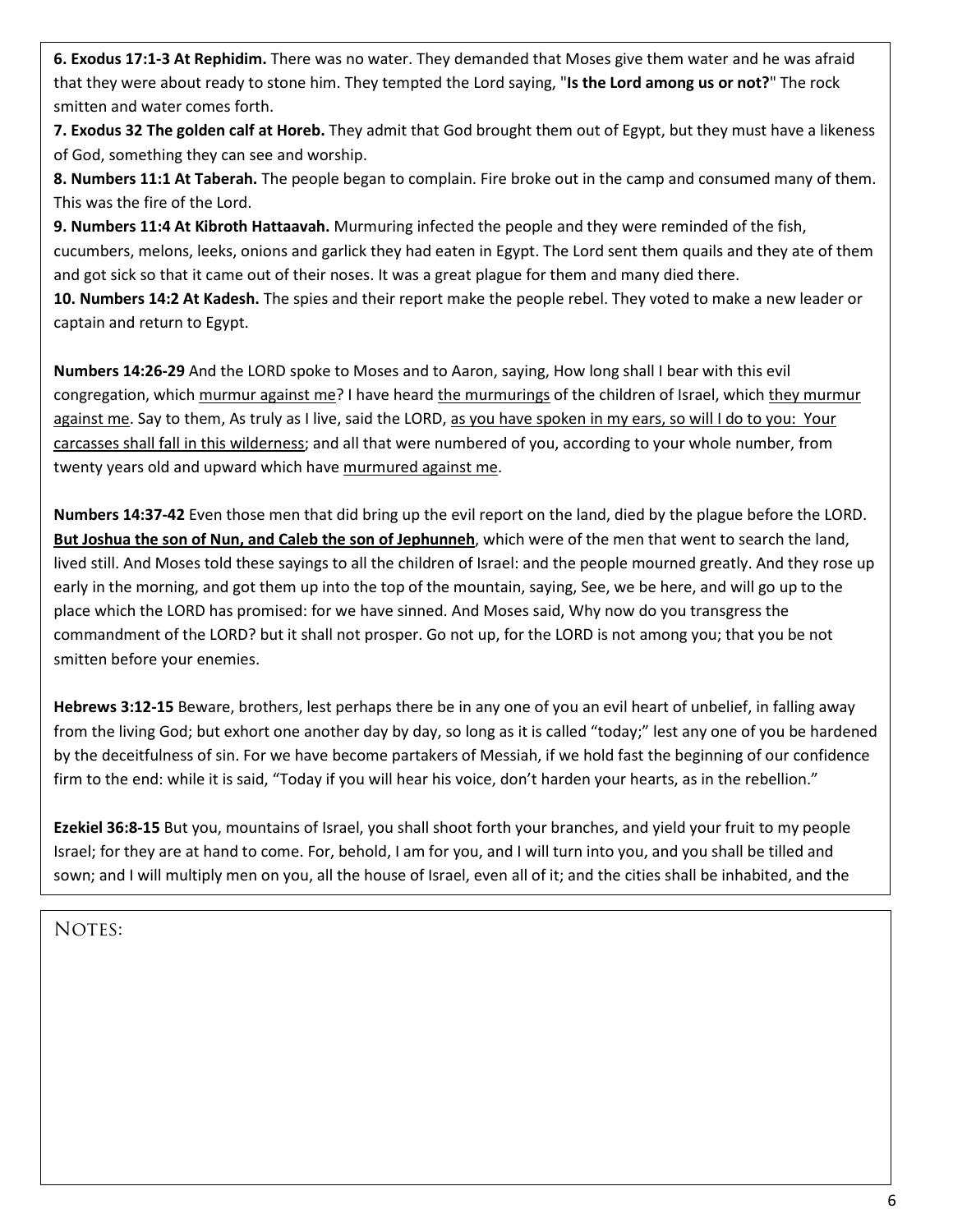waste places shall be built; and I will multiply on you man and animal; and they shall increase and be fruitful; and I will cause you to be inhabited after your former estate, and will do better [to you] than at your beginnings: and you shall know that I am the LORD. Yes, I will cause men to walk on you, even my people Israel; and they shall possess you, and you shall be their inheritance, and you shall no more henceforth bereave them of children. Thus says the Lord GOD: Because they say to you, **You are a devourer of men**, and have been a bereaver of your nation; therefore you shall devour men no more, neither bereave your nation any more, says the Lord GOD; neither will I let you hear any more the shame of the nations, neither shall you bear the reproach of the peoples any more, neither shall you cause your nation to stumble any more, says the Lord GOD.

**Numbers 15:38-41** Speak to the children of Israel, and bid them that they make them fringes in the borders of their garments throughout their generations, and that they put on the fringe of the borders a ribbon of blue: And it shall be to you for a fringe, that you may look on it, and remember all the commandments of the LORD, and do them; and that you seek not after your own heart and your own eyes, after which you use to go a whoring: That you may remember, and do all my commandments, and be holy to your God. I am the LORD your God, which brought you out of the land of Egypt, to be your God: I am the LORD your God.

**Matthew 10:16** Behold, I send you forth as sheep in the midst of wolves: be ye therefore wise as serpents, and harmless as doves.